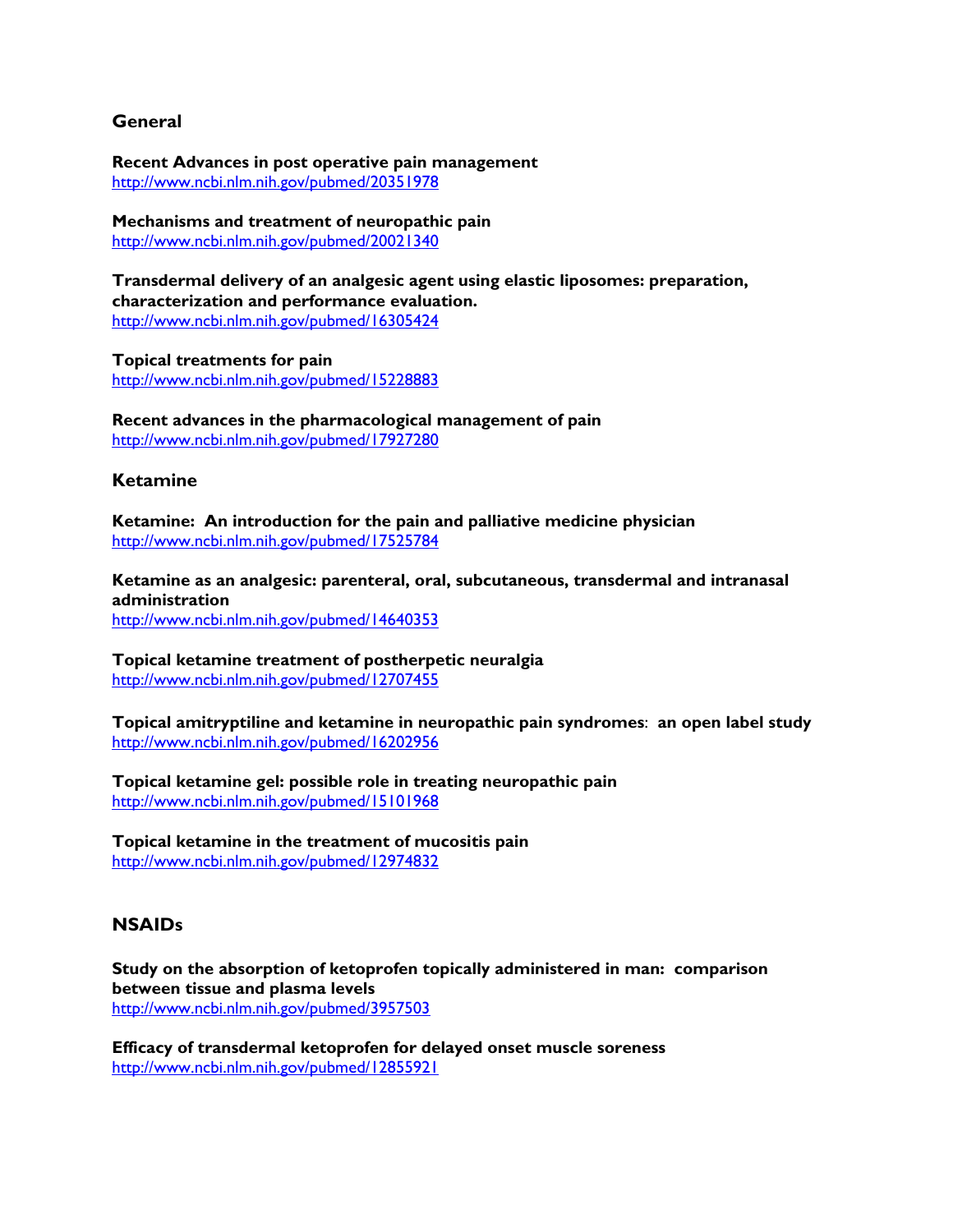**An Open Randomized Study of ketoprofen in patients in surgery for Achilles or patellar tendinopathy** 

http://www.ncbi.nlm.nih.gov/pubmed/9263157

**Topical diclofenac and its role in pain and inflammation: an evidence-based review**  http://www.ncbi.nlm.nih.gov/pubmed/18279583

**The effectiveness of topical diclofenac for lateral epicondylitis**  http://www.ncbi.nlm.nih.gov/pubmed/9641433

**Longterm efficacy of topical nonsteroidal antiinflammatory drugs in knee osteoarthritis: metaanalysis of randomized placebo controlled clinical trials**  http://www.ncbi.nlm.nih.gov/pubmed/16960944

**Quantitative systematic review of topically applied non-steroidal anti-inflammatory drugs.**  http://www.ncbi.nlm.nih.gov/pubmed/9487165

**Topical NSAIDs for chronic musculoskeletal pain: systematic review and meta-analysis**  http://www.pubmedcentral.nih.gov/articlerender.fcgi?artid=516039 )rticlerender.fcgi?artid=516039

**Efficacy and safety of a topical diclofenac solution in the treatment of primary osteoarthritis of the knee: a randomized, double-blind, vehicle controlled clinical trial**  http://www.ncbi.nlm.nih.gov/pubmed/15477437

**Adverse gastrointestinal effects of NSAIDs: consequences and costs**  http://www.journals.elsevierhealth.com/periodicals/ybega/article/PIIS152169180190232X/abstract

**Topical or oral ibuprofen for chronic knee pain in older people. The TOIB study**  http://www.ncbi.nlm.nih.gov/pubmed/18505668

**Topical diclofenac and its role in pain and inflammation: an evidence-based review**  http://www.ncbi.nlm.nih.gov/pubmed/18279583

**Piroxicam 0.5% topical gel compared to placebo in the treatment of acute soft tissue injuries: a double-blind study comparing efficacy and safety**  http://www.ncbi.nlm.nih.gov/pubmed/2040104

**Ketoprofen 2.5% gel versus placebo gel in the treatment of acute soft tissue injuries**  http://www.ncbi.nlm.nih.gov/pubmed/8294170

**Formulation of meloxicam gel for topical application: In vitro and in vivo evaluation.**  http://www.ncbi.nlm.nih.gov/pubmed?term=21134852

#### **Opiates**

**The use of topical opioids to relieve pressure ulcer pain**  http://www.ncbi.nlm.nih.gov/pubmed/16050237

**Chronic arthritis pain management with topical morphine: case series**  http://www.ncbi.nlm.nih.gov/pubmed?term=16431831